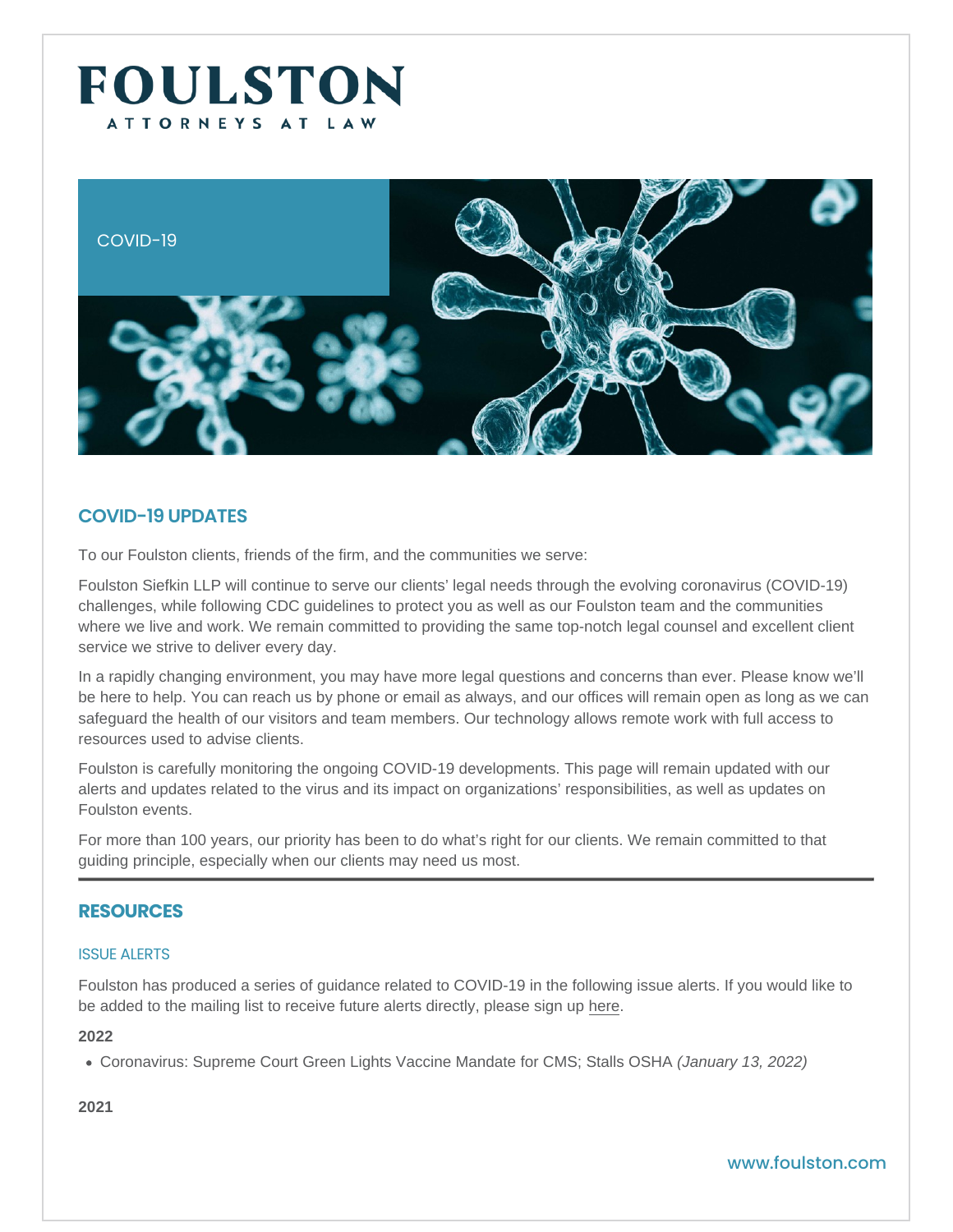- [Coronavirus: Side Effects From OSHA's Withdrawal of COVID-19 Healthcare ETS](https://www.foulston.com/resources/side-effects-from-oshas-withdrawal-of-covid-19-healthcare-ets) (December 30, 2021)
- [Coronavirus: OSHA Vaccine-or-Test Mandate for Large Employers Active Again](https://www.foulston.com/resources/osha-vaccine-or-test-mandate-for-large-employers-active-again) (December 20, 2021)
- [Coronavirus: UPDATE: Court Temporarily Halts Federal Contractor Vaccine Mandate Nationwide](https://www.foulston.com/resources/update-court-temporarily-halts-federal-contractor-vaccine-mandate-nationwide) (December 7, 2021)
- [Coronavirus: UPDATE: Court Temporarily Blocks CMS Omnibus COVID-19 Healthcare Staff Vaccination](https://www.foulston.com/resources/court-temporarily-blocks-cms-omnibus-covid-19-healthcare-staff-vaccination-requirements-in-kansas-missouri-and-8-other-states)  [Requirements in Kansas, Missouri, and 8 Other States](https://www.foulston.com/resources/court-temporarily-blocks-cms-omnibus-covid-19-healthcare-staff-vaccination-requirements-in-kansas-missouri-and-8-other-states) (November 30, 2021)
- [Coronavirus: Kansas Gov. Kelly Signs Bill Banning Firing Employees Seeking Waivers From Mandatory](https://www.foulston.com/resources/kansas-gov-kelly-signs-bill-banning-firing-employees-seeking-waivers-from-mandatory-vaccine-requirements)  [Vaccine Requirements](https://www.foulston.com/resources/kansas-gov-kelly-signs-bill-banning-firing-employees-seeking-waivers-from-mandatory-vaccine-requirements) (November 24, 2021)
- [Coronavirus: UPDATE: Fifth Circuit Continues Stay of OSHA ETS for Large Employers](https://www.foulston.com/resources/fifth-circuit-continues-stay-of-OSHA-ETS-for-large-employers) (November 15, 2021)
- [Coronavirus: UPDATE: Court Stays OSHA Emergency Temporary Standard for Large Employers](https://www.foulston.com/resources/court-stays-osha-emergency-temporary-standard-for-large-employers) (November 8, 2021)
- [Coronavirus: CMS Releases Omnibus COVID-19 Healthcare Staff Vaccination Interim Final Rule](https://www.foulston.com/resources/CMS-releases-omnibus-COVID-19-healthcare-staff-vaccination-interim-final-rule) (November 5, 2021)
- [Coronavirus: OSHA Releases ETS Requiring Large Employers to Mandate Vaccines or Provide Weekly Testing](https://www.foulston.com/resources/osha-releases-ets-requiring-large-employers-to-mandate-vaccines-or-provide-weekly-testing) (November 4, 2021)
- [Coronavirus: HHS To Issue \\$25.5 Billion in COVID-19 Provider Relief Funding](https://www.foulston.com/resources/coronavirus-invades-kansas-and-missouri-part-47) (September 27, 2021)
- [Coronavirus: Biden Administration to Require Vaccination of Nursing Home Staff](https://www.foulston.com/resources/coronavirus-invades-kansas-and-missouri-part-46) (August 19, 2021)
- [Coronavirus: American Rescue Plan Act Expands FFCRA Voluntary Leave Tax Credit Program](https://www.foulston.com/resources/coronavirus-invades-kansas-and-missouri-part-45) (April 2, 2021)
- [Coronavirus: CMS Eases Nursing Home Visitation Guidelines to Address COVID-19 Vaccinations and Slowing](https://www.foulston.com/resources/coronavirus-invades-kansas-and-missouri-part-44)  [Infections](https://www.foulston.com/resources/coronavirus-invades-kansas-and-missouri-part-44) (March 16, 2021)

#### 2020

- [Coronavirus: Year-End Stimulus Legislation Provides PPP Enhancements and Other COVID-19 Relief](https://www.foulston.com/resources/coronavirus-invades-kansas-and-missouri-part-43) (December 22, 2020)
- [Coronavirus: Johnson County Issues Emergency Order](https://www.foulston.com/resources/coronavirus-invades-kansas-and-missouri-part-42) (November 13, 2020)
- [Coronavirus: CMS Issues New Nursing Home Visitation Guidelines](https://www.foulston.com/resources/coronavirus-invades-kansas-and-missouri-part-41) (September 29, 2020)
- [Coronavirus: DOL Revises Paid Leave Requirements Under FFCRA](https://www.foulston.com/resources/coronavirus-invades-kansas-and-missouri-part-40) (September 14, 2020)
- [Coronavirus: What Kansas Multi-Family and Other Residential Landlords Should Know About the](https://www.foulston.com/resources/coronavirus-invades-kansas-and-missouri-part-39)  [Unprecedented Federal Residential Eviction Moratorium Order](https://www.foulston.com/resources/coronavirus-invades-kansas-and-missouri-part-39) (September 3, 2020)
- [Coronavirus: New York Court Vacates Portions of FFCRA Regulations](https://www.foulston.com/resources/coronavirus-invades-kansas-and-missouri-part-38) (August 19, 2020)
- [Coronavirus: COVID-19 Response and Reopening for Business Liability Protection](https://www.foulston.com/resources/coronavirus-invades-kansas-and-missouri-part-37) (June 26, 2020)
- [Coronavirus: Business Legal Update Termination of the Kansas Ad Astra Reopen Plan](https://www.foulston.com/resources/coronavirus-invades-kansas-and-missouri-part-36) (May 27, 2020)
- [Coronavirus: Business Guide to the Kansas Ad Astra Re-Open Plan \(Phase 2.0\)](https://www.foulston.com/resources/coronavirus-invades-kansas-and-missouri-part-35) (May 19, 2020)
- [Coronavirus: Business Guide to the Kansas Ad Astra Re-Open Plan \(Phase 1.5\)](https://www.foulston.com/resources/coronavirus-invades-kansas-and-missouri-part-34) (May 15, 2020)
- [Coronavirus: Open for Business The Kansas Ad Astra Re-Open Plan \(Phase 1\)](http://www.foulston.com/resources/coronavirus-invades-kansas-and-missouri-part-33) (May 1, 2020)
- [Coronavirus: Kansas Governor Issues Executive Order Suspending Supervision Requirements for Physician](https://www.foulston.com/resources/coronavirus-invades-kansas-and-missouri-part-32)  [Assistants and Nurse Practitioners](https://www.foulston.com/resources/coronavirus-invades-kansas-and-missouri-part-32) (April 28, 2020)
- [Coronavirus: Nursing Homes Required to Report COVID-19 Cases to CDC, Residents, and Resident](https://www.foulston.com/resources/coronavirus-invades-kansas-and-missouri-part-31)  [Representatives](https://www.foulston.com/resources/coronavirus-invades-kansas-and-missouri-part-31) ?(April 23, 2020)
- [Coronavirus: Some Good News \(Finally\) CMS Issues Guidance Aimed at Resuming Non-Emergent](https://www.foulston.com/resources/coronavirus-invades-kansas-and-missouri-part-30)  [Healthcare Services](https://www.foulston.com/resources/coronavirus-invades-kansas-and-missouri-part-30) (April 22, 2020)
- [Coronavirus: Evaluating Your Estate Planning Strategies](https://www.foulston.com/resources/coronavirus-invades-kansas-and-missouri-part-29) (April 9, 2020)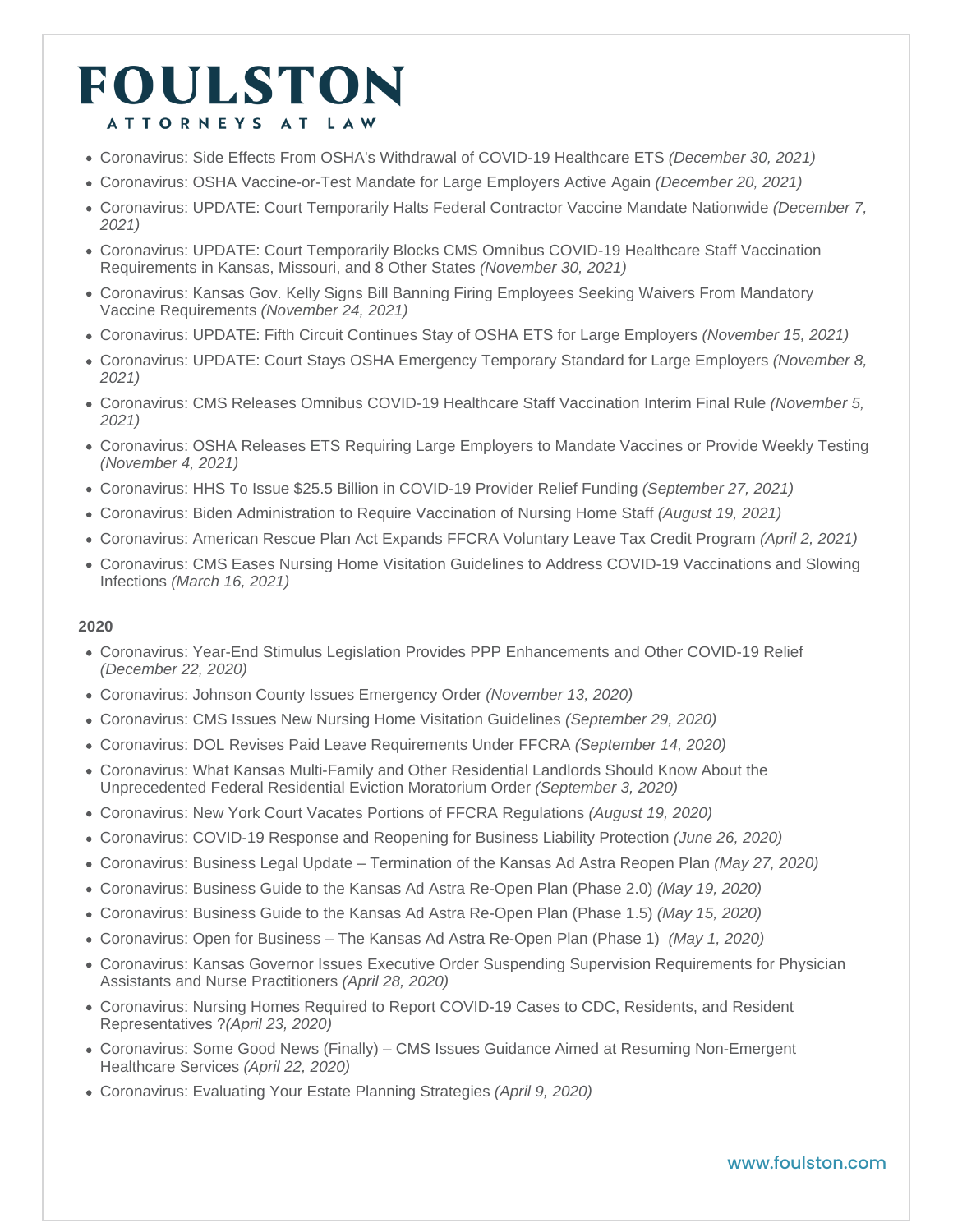- [Coronavirus: Maintaining Privacy and Data Security with a Remote Workforce](https://www.foulston.com/resources/coronavirus-invades-kansas-and-missouri-part-28) (April 8, 2020)
- [C](http://www.foulston.com/resources/coronavirus-invades-kansas-and-missouri-part-27)[oronavirus: State of Missouri Issues Stay-at-Home Order](https://www.foulston.com/resources/coronavirus-invades-kansas-and-missouri-part-27) (April 3, 2020)
- [Coronavirus: What Should Your Business Be Doing to Comply with the Law and Take Advantage of Stimulus](https://www.foulston.com/resources/coronavirus-invades-kansas-and-missouri-part-26)  [Dollars?](https://www.foulston.com/resources/coronavirus-invades-kansas-and-missouri-part-26) (April 3, 2020)
- [Coronavirus: Key Healthcare Components of the CARES Act](https://www.foulston.com/resources/coronavirus-invades-kansas-and-missouri-part-25) (April 2, 2020)
- [Coronavirus: U.S. Department of Labor Issues Regulations Explaining Paid Sick Leave and Expanded FMLA](https://www.foulston.com/resources/coronavirus-invades-kansas-and-missouri-part-24)  [Benefits Under FFCRA](https://www.foulston.com/resources/coronavirus-invades-kansas-and-missouri-part-24) (April 1, 2020)
- [Coronavirus: Dealing with a Positive COVID-19 Test Guidance for Commercial Landlords and Property](https://www.foulston.com/resources/coronavirus-invades-kansas-and-missouri-part-23)  [Managers](https://www.foulston.com/resources/coronavirus-invades-kansas-and-missouri-part-23) (March 30, 2020)
- [Coronavirus: CMS, Industry and Professional Groups Issue Guidance Regarding Elective Procedures](http://www.foulston.com/resources/coronavirus-invades-kansas-and-missouri-part-22)  [Emergent and Urgent Elective Procedures Must Continue \(](http://www.foulston.com/resources/coronavirus-invades-kansas-and-missouri-part-22)March 30, 2020)
- [Coronavirus: Rapid Funds Available Now For Businesses In 35 Kansas Communities](https://www.foulston.com/resources/coronavirus-invades-kansas-and-missouri-part-21) (March 30, 2020)
- [Coronavirus: Kansas Gov. Issues Statewide Stay-At-Home Order](https://www.foulston.com/resources/coronavirus-invades-kansas-and-missouri-part-20) (March 28, 2020)
- [Coronavirus: Key Tax and Business Provisions](https://www.foulston.com/resources/coronavirus-invades-kansas-and-missouri-part-19) (March 27, 2020)
- [Coronavirus: HIPAA Privacy Rules and the COVID-19 Pandemic](https://www.foulston.com/resources/coronavirus-invades-kansas-and-missouri-part-18) (March 26, 2020)
- [Coronavirus: DOL Issues FFCRA Employee Notice Form](https://www.foulston.com/resources/coronavirus-invades-kansas-and-missouri-part-17) (March 25, 2020)
- [Coronavirus: Shawnee County Issues Safer at Home Order](https://www.foulston.com/resources/coronavirus-invades-kansas-and-missouri-part-16) (March 25, 2020)
- [Coronavirus: UPDATE on Guidance Regarding Commercial and Residential Evictions and Foreclosures](https://www.foulston.com/resources/coronavirus-invades-kansas-and-missouri-part-15) (March 25, 2020)
- [Coronavirus: Sedgwick County Issues Stay-at-Home Order](https://www.foulston.com/resources/coronavirus-invades-kansas-and-missouri-part-14) (March 24, 2020)
- [Coronavirus: Telehealth Requirements Relaxed Amid COVID-19 Public Health Emergency](https://www.foulston.com/resources/coronavirus-invades-kansas-and-missouri-part-13) (March 24, 2020)
- [Coronavirus: Tax and Employee Benefit Considerations](https://www.foulston.com/resources/coronavirus-invades-kansas-and-missouri-part-12) (March 23, 2020)
- [Coronavirus: Stay-at-Home Orders](https://www.foulston.com/resources/coronavirus-invades-kansas-and-missouri-part-11) (March 23, 2020)
- [Coronavirus: Essential Services](https://www.foulston.com/resources/coronavirus-invades-kansas-and-missouri-part-10) (March 20, 2020)
- [Coronavirus: Families First Coronavirus Response Act Becomes Law](https://www.foulston.com/resources/coronavirus-invades-kansas-and-missouri-part-9) (March 19, 2020)
- [Coronavirus: COVID-19 and Business Interruption Insurance](https://www.foulston.com/resources/coronavirus-invades-kansas-and-missouri-part-8) (March 19, 2020)
- [Coronavirus: Guidance Regarding Commercial and Residential Evictions through May 1, 2020](https://www.foulston.com/resources/coronavirus-invades-kansas-and-missouri-part-7) (March 18, 2020)
- [Coronavirus: COVID-19 Guidance for Religious Institutions](https://www.foulston.com/resources/coronavirus-invades-kansas-and-missouri-part-6) (March 18, 2020)
- [Coronavirus: UPDATE CMS Directs Nursing Homes to Restrict Visitation Nationwide](https://www.foulston.com/resources/coronavirus-invades-kansas-and-missouri-part-5) (March 17, 2020)
- [Coronavirus: CMS Orders Significant Monitoring and Restriction of Nursing Home Visitors](https://www.foulston.com/resources/coronavirus-invades-kansas-and-missouri-part-4) (March 13, 2020)
- [Coronavirus: COVID-19 and Your Contractual Obligations](https://www.foulston.com/resources/coronavirus-invades-kansas-and-missouri-part-3) (March 13, 2020)
- [Coronavirus: Employer Tips for Managing COVID-19](https://www.foulston.com/resources/coronavirus-invades-kansas-and-missouri-part-2) (March 12, 2020)
- [Coronavirus: Emergency Preparedness Plans and Operational Guidance for Hospitals and Other Healthcare](https://www.foulston.com/resources/coronavirus-invades-kansas-and-missouri-part-1)  [Facilities in Confronting COVID-19](https://www.foulston.com/resources/coronavirus-invades-kansas-and-missouri-part-1) (March 10, 2020)

### SEMINARS AND EVENTS

[HR Training Series](https://www.foulston.com/resources/hr-training-series) - We invite HR professionals, managers, and business owners from across the region to join us virtually for the latest updates impacting the workplace.

### WEBINARS